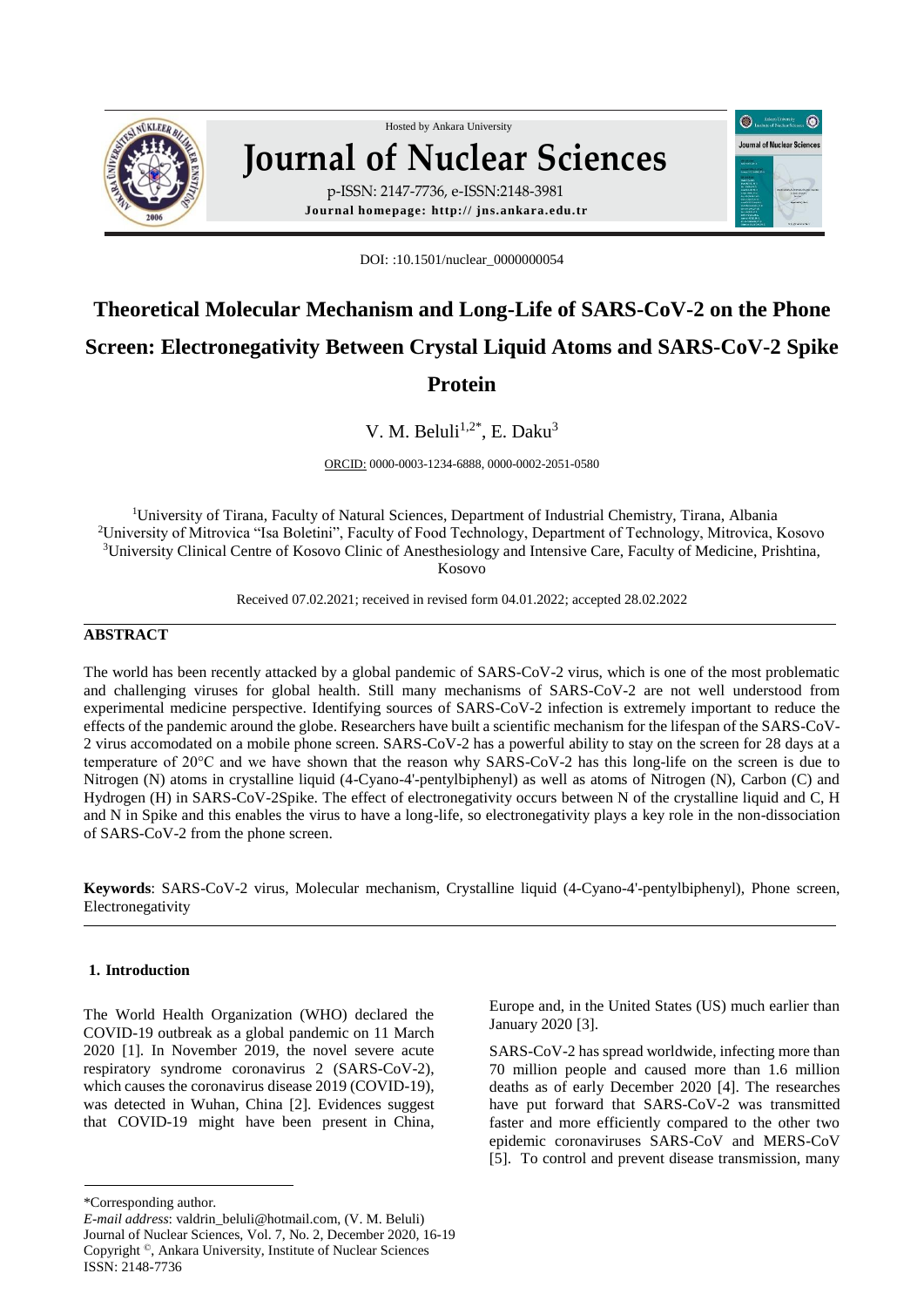countries have implemented mass quarantine measures [6].

Most people infected with the COVID-19 virus are expected to experience mild to moderate respiratory illness and recover without requiring special treatment [7]. Several studies have described the clinical features due to COVID-19: flu-like symptoms, and pulmonary complications [8,9].

In modern society, there is an increasing demand for healthy lifestyles, which many people make efforts to achieve [10]. These social norms are often communicated implicitly through social and cultural practices, or explicitly through media communications and other sources [11,12]. As a result of the COVID-19, there has been an increasing interest in developing innovative methods for the public [13,14]. The use of smartphones to obtain information about the pandemic and frequent telephone communication can transmit the virus rapidly if the phone screens are not properly sterilized. In this scientific research, we have tried to understand why the SARS-CoV-2 virus can stay on the phone screen glass at the temperature of 20°C for 28 days that can cause public health problems, see Fig. 1.



*Fig.1 Transmission of SARS-CoV-2 virus from smart phone screens as a negative impact on public health*

Survival rates of SARS-CoV-2 were determined at different temperatures, half-lives of between 1.7 and 2.7 days were obtained at 20°C, and the virus was isolated for up to 28 days at 20 °C from common surfaces such as glass [15]. Firstly, we began to study the layers of smartphones and based specifically on the properties of those atoms that possess the highest electronegativity in the SARS-CoV-2 virus and the electronegativity of the atoms that are present in the chemical material 4-Cyano-4 '-pentylbiphenyl in the screen of smartphones etc.

#### **2. Methods**

#### *The Liquid Crystal in Smart Phone Which Causes Long-Life SARS-CoV-2 in Screen Phone*

4-Cyano-4'-pentylbiphenyl is a commonly used nematic liquid crystal (C18H19N). and it is known as 5CB [16,17]. This type of compound gives anability to attract SARS-CoV-2 Spike through electronegativity. Nitrogen (N) has electronegativity 3.04, Carbon (C) 2.55 and Hydrogen (H) 2.2. Based on the theory of electronegativity, it is known that the atom with the highest electronegativity attracts the density of the electron cloud of the other atom. In the case of our scientific research, we have three issues of electron attraction from electronegativity which are: N-N, N-C, N-H. Electronegativity arises from the liquid crystal (4- Cyano-4'-pentylbiphenyl) which passes through many layers of the smartphone screen, see Fig.2.



*Fig.2 Electronegativity and SARS-CoV-2 on the phone screen 16 [phone screen layers]*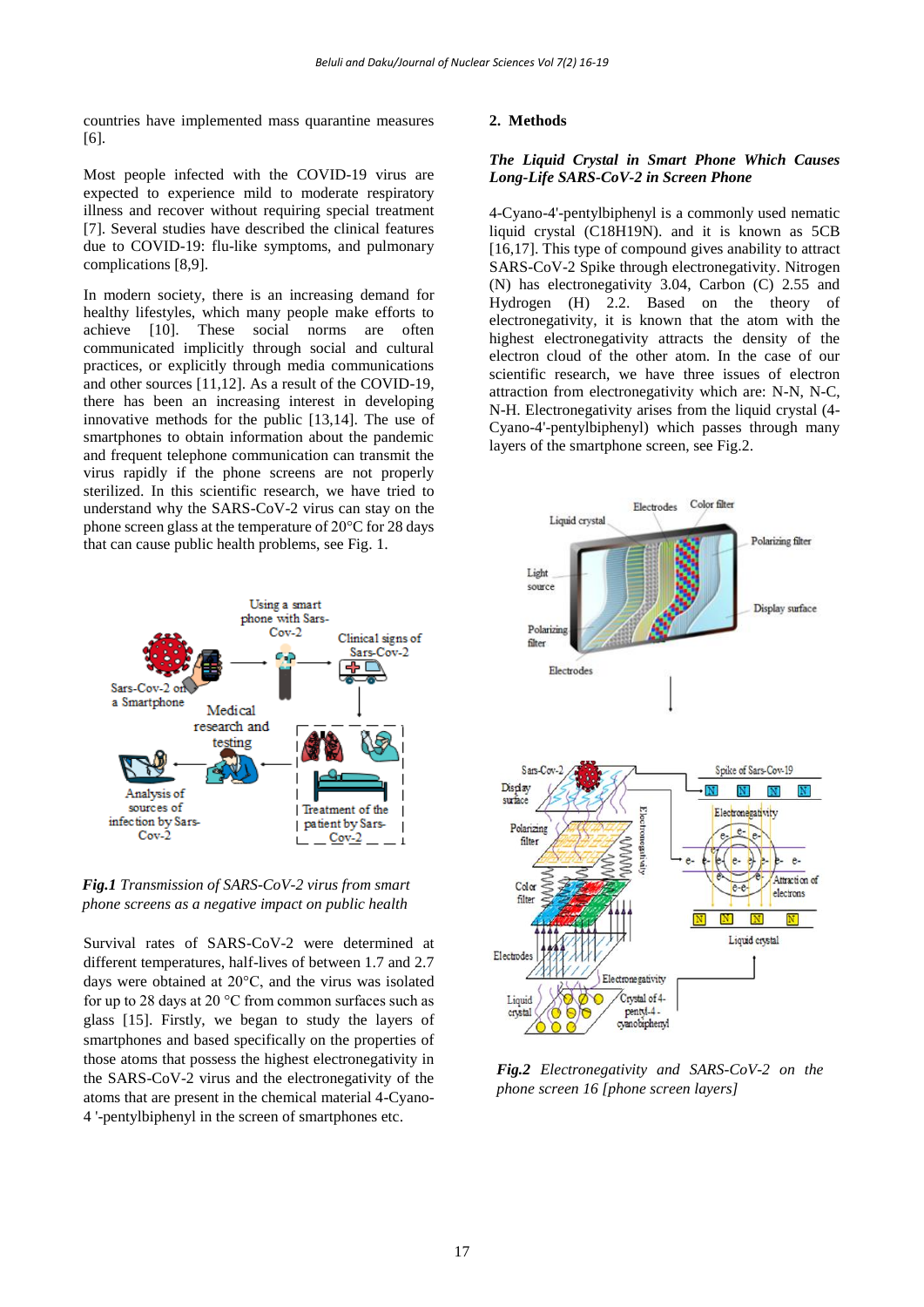#### **The Key Question in Long-life of the SARS-CoV-2 on smartphones**

#### *What is the reason for the longevity of SARS-CoV-2 in smartphones and the impact of electronegativity of crystalline liquid?*

SARS-CoV-2 has recently been the center of scientific community and the goal is to get back to a normal. Identifying the sources of the infection with SARS-CoV-2 is extremely important because a large number of infections from this virus can be prevented and many lives can be saved through medical advice. Today, it is difficult to explain some mechanisms why SARS-CoV-2 has a long stay in some materials, such as smartphones. Corona has an ability to stay on a phone screen for 28 days and this may lead to be infected unless it is sterilized We have investigated the possible mechanism why SARS-CoV-2 has a high possibility of surviving on a phone screen.

Each phone screen contains many electronic layers to convey a clear message on the phone screen. The most

Nitrogen atom in the crystal liquid of the telephone screen is attracted to remove electrons from Carbon (C) and Hydrogen (H) atoms.There is also the attraction of electron density from two nitrogen atoms (N-N) in which creates an interaction of the two-sided forces of the electrons that forms cycles of electron rotation between Spike and crystalline liquid, see Fig. 3.

#### **3. Conclusion**

SARS-CoV-2 as a global pandemic has caused many deaths worldwide as a result of which many individuals do not possess good knowledge to know where the sources of SARS-CoV-2 infections come from. Virologists have carried out much research to find the sources of infection with this virus and most of them have been scientifically proven and have helped a lot to create the conditions for health care.

SARS-CoV-2 as a virus has a long-life of 28 days on the glass surface at 20°C. It is known that phone screens are made of glass and this can be assumed as a source of infection as smartphone today is one of the most used



*Fig. 3 The crossing of electronegativity through the layers of the telephone screen and the attraction of electrons from the electronegativity in Spike of SARS-CoV-2*

important layer inside the phone screen is the crystalline liquid of 4-Cyano-4'-pentylbiphenyl. This type of chemical compound contains the nitrogen atom and from the studies of quantum chemistry we know that nitrogen has a high electronegativity, so it attracts more electron cloud densities than some other atoms. Nitrogen electronegativity has a strong potential to attract other atoms to the SARS-CoV-2 Spike. The electrons from the

technological devices. During our study we investigated the main mechanism why SARS-CoV-2 has a high longlife on the screen of smartphones. We have concluded that the electronegativity of crystalline liquid (4-Cyano-4'-pentylbiphenyl) is the main reason that attracts the electrons of the Nitrogen (N), Carbon (C) and Hydrogen (H) atoms. The nitrogen atom in the crystalline liquid (4- Cyano-4'-pentylbiphenyl) has good properties for